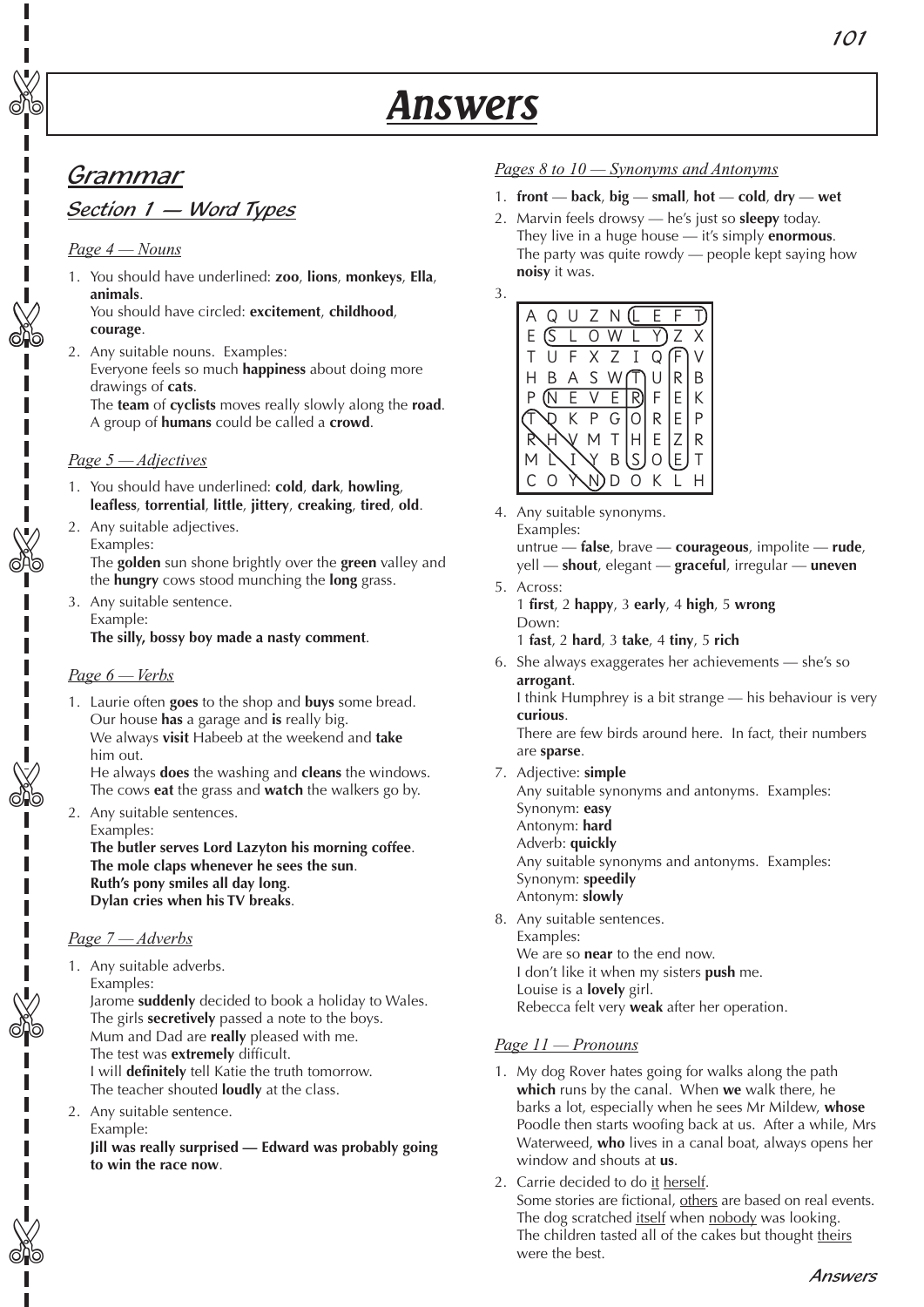✄

I

✄

✄

✄

✄

# Section 2 — Clauses and Phrases

#### *Page 12 — Clauses*

- 1. Main clauses: **We like pizza**, **I'm going out** Subordinate clauses: **while she watched the film**, **although I'm not sure**, **If we leave now**
- 2. Any suitable relative clauses. Examples:

I looked at Caroline, **who seemed very angry**, and ran. Liam read the sign, **which was in French**, very slowly. We went to the shop, **which sells comics**, with Shaun. He met Sasha, **who moved here from Russia**, last year.

#### *Page 13 — Phrases*

- 1. You should have ticked: **a creepy goblin**, **very slowly**, **some pictures**, **these biscuits**, **on the top shelf**, **big birds of prey**.
- 2. You should have circled: **on the wall**, **to the zoo**, **at the back**.

You should have underlined: **Jim plays golf**, **he knows Lucy**, **we hid from them**.

3. Any suitable phrases. Examples: on the ceiling a green lizard

#### *Page 14 — Sentences*

1. **Simple**:

Professor Thinkalot is inventing a time machine. Paul went to Barcelona on Tuesday.

**Complex**:

Ruby went outside even though it was snowing. Kevin often sings when he's having a shower. **Compound**:

I stood at the bus stop, and I waited for the bus.

2. Any suitable sentences. Examples:

Simple: My favourite subject is German. Complex: We go to Wales when the weather is nice. Compound: I enjoy tennis, but I don't enjoy badminton.

# Section 3 — Linking Ideas

## *Page 15 — Conjunctions*

Answers

1. We're learning to grow fruits and vegetables **because** we have a new garden at school. Mr Beeman let us plant potatoes **even though** we haven't done it before, **and** Miss Everton says we can plant some carrots **as soon as** we have time, **so** we're getting the soil ready.

2. Example: We're building a house because we need more room. Dad says I can watch, but I have to be careful since it can be dangerous.

#### *Page 16 — Linking Paragraphs with Adverbials*

- 1. You should have underlined these phrases: I do chores four times a week. Despite this, my sister gets more pocket money than me. Of course, if her chores were harder it would be fair. After all, I do the same jobs as her, and I do them better. For example, I make sure I wash up properly. My sister, on the other hand, makes a mess of it!
- 2. There are many reasons why we need to have P.E. lessons in school.

**Firstly**, it's important to keep healthy by doing regular exercise. It would be great for everyone to have the opportunity to keep fit.

**In addition**, sport can be really good fun. There are lots of different things to try and there's something out there for everyone.

**Despite this**, some people think that sport isn't as important as other subjects. They think P.E. lessons are a waste of time.

**However**, I think that we need a balanced school day, both inside and outside the classroom.

#### *Page 17 — Linking Paragraphs Using Repetition*

- 1. You should have written these phrases: Living in London At the football
- 2. Any sentences which link to the previous paragraph and use a repeated word or phrase. Examples: **Her grandson, Ben,** didn't wear the jumper, even though

she thought he wore it every day. **The hotel** was in Sunderland, on top of a high hill.

## *Page 18 — Using Ellipsis*

1. You should have matched these pairs: There's a library on Duke Street and Church Street. there's a library on Jason plays tennis on Mondays and Fridays. — he plays tennis on I've been to Spain, but my parents haven't. — been to Spain

Nasreen's puppy, Max, has soft brown fur. — who is called

She left the class because she wanted to. — leave the class

2. Polly loves baking cakes and biscuits. Gordon saw lots of monkeys, but Jade didn't. I'm going to stay indoors and read a book. (OR) I'm going to stay indoors to read a book. Max showed Ian the kitchen and the lounge.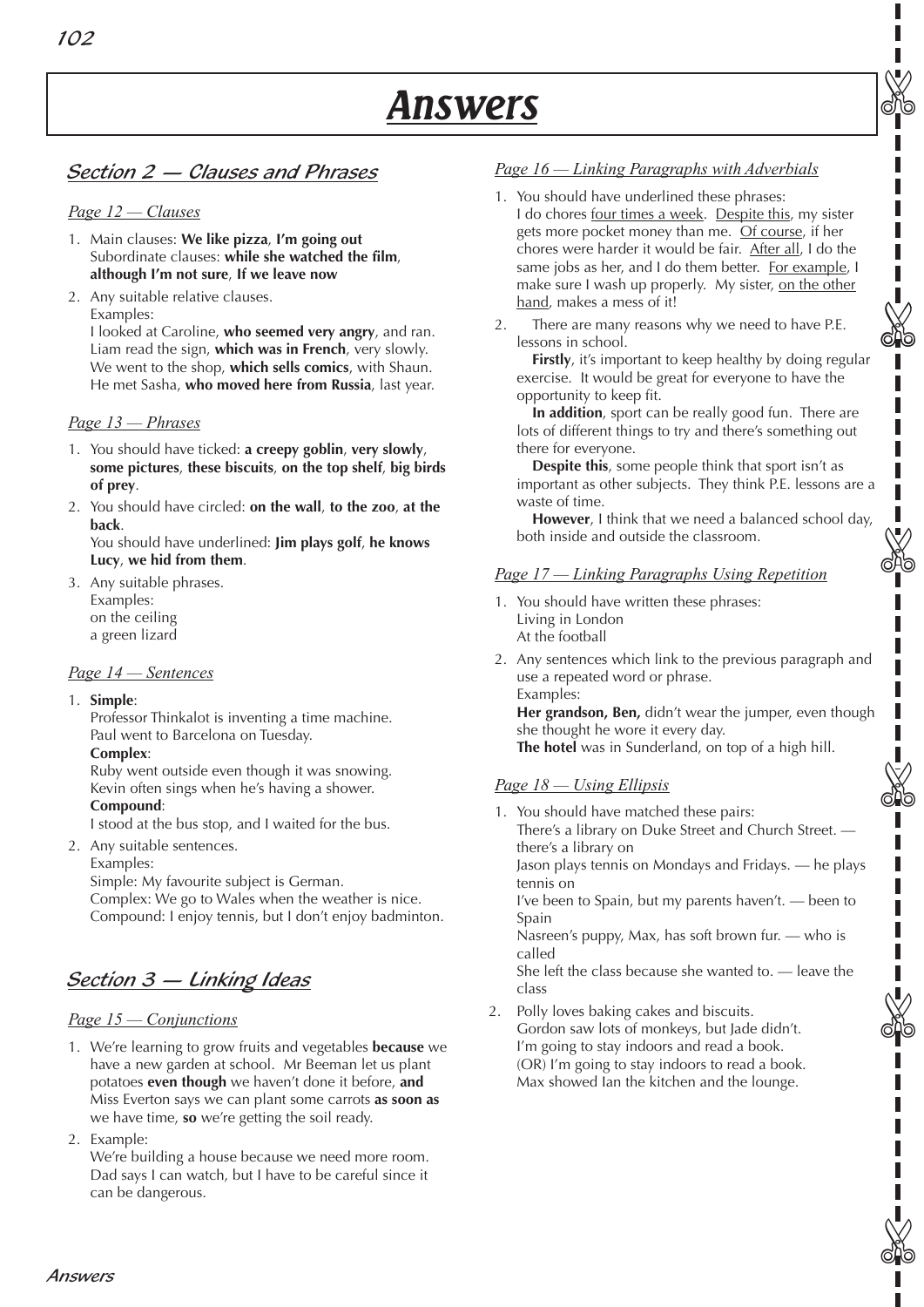# Section 4 — Tenses

✄

✄

✄

✄

Π I Ī

✄

✄

Ī

## *Page 19 — Present Tense and Past Tense*

- 1. You should have ticked these sentences: I get up at seven o'clock. Leon writes every day. We leave at half past one. Rewritten sentences: I got up at seven o'clock. Leon wrote every day. We left at half past one.
- 2. Any sentences which use the words in the boxes and are in the correct tense. Examples: Present: Jack plays golf. Past: Jack played golf. Present: We go to the shop. Past: We went to the shop.

#### *Page 20 — Present and Past Progressive*

- 1. You should have crossed out these words: We ( $\text{are}/\text{is}/\text{were}$ ) ( $\text{plant}/\text{planting}/\text{plants}$ ) seeds.  $I$  ( $am$  / was / were) (looking /  $book$  /  $books$ ) for my dad. He ( $\frac{i}{5}$  / were / was ) ( $\frac{i}{5}$  ridden / riding ) a horse.
- 2.

| verb    | present progressive tense        | past progressive tense    |
|---------|----------------------------------|---------------------------|
| to go   | Bob is going out.                | Bob was going out.        |
| to win  | We are winning the race.         | We were winning the race. |
|         | to drive I am driving to France. | I was driving to France.  |
|         | to shut She is shutting a door.  | She was shutting a door.  |
| to knit | They are knitting hats.          | They were knitting hats.  |

3. Any sentence which uses at least one 'ing' verb in the past tense. Example:

I was reading a book.

## *Page 21 — The Perfect Form*

1. Each sentence should have been completed with a past perfect form of a sensible verb, e.g. Corrie had moved to Belfast by the time she was six. Steve was annoyed because Simon had seen the film already. Ruby had given me her old guitar before she bought a new one.

I had delivered my gran's letters in time for dinner.

2. I have been to a welcome day at my new school. I have put my name down for the netball team, and Jon has joined the art club. We have spoken to our new teacher.

# Section 5 — Sentence Structure

## *Pages 22 and 23 — Subject and Object*

1. In the sentences below, the subject is in **bold** and the object is underlined.

**The fox** crosses the road.

**Hannah** speaks to Samuel calmly.

**The cat** chases the squirrel. **Mairi** forgot her sunglasses again. Uncle Joe bought a sandwich. **The bear** hugged the tree. Yesterday **Ian** read the newspaper. **The gardener** carried the plant pots.

- 2. You should have labelled the words like this: sings — verb pop songs — object The baker  $-$  subject the egg  $-$  object The grocer — subject shouted — verb The swimmer  $-$  subject the children  $-$  object met — verb Mr Potter — object Kathryn — subject a dress — object
- 3. Each sentence should have been completed with a sensible suggestion, e.g. **Stephen** wrote a newspaper article. Sian threw **a ball** across the field. The teacher shouted at **the pupil**. **Grandma** made a cheesecake. Mrs Huckton broke **her arm**. **The monkey** climbed the tree.
- 4. Rob drove to the airport. (verb) A group of girls ate the ice cream. (verb) A bird built a nest in the apple tree. (subject) Francesca opened the door nervously. (object) Mia doesn't like Sam any more. (subject)

#### *Pages 24 to 26 — Passive and Active Voice*

- 1. The Queen wears a crown. A The cleaner scrubbed the floor. A The room was tidied by Tim. P The balloon was filled with air. P Martha tried to catch it. A Brian bought a new hat. A Nick was pushed by Cameron. P The chicken crossed the road. A The leaf was blown in the wind. P Amy wore a red dress. A The speech was made by Tony. P My dad was awarded a medal. P
- 2. The letter was signed by David. The sofa was delivered by the men. Antonio was hit with a pillow.
- 3. The sentences should have been rewritten as follows: Eleanor was hugged by Auntie Pam. Fiona was found in the garden by Paul. Ruby and Olivia were picked up by Lizzie. The dog was shouted at by the postman.
- 4. You should have underline these sentences: The first match was won by Lonsdale Lions. The Lions were defeated by the Tigers in the second game.

During the party, the trophy was stolen by a magpie. The trophy was returned to the Tigers by PC Harley. The sentences should have been rewritten as follows: Lonsdale Lions won the first match.

The Tigers defeated the Lions in the second game. During the party, a magpie stole the trophy. PC Harley returned the trophy to the Tigers.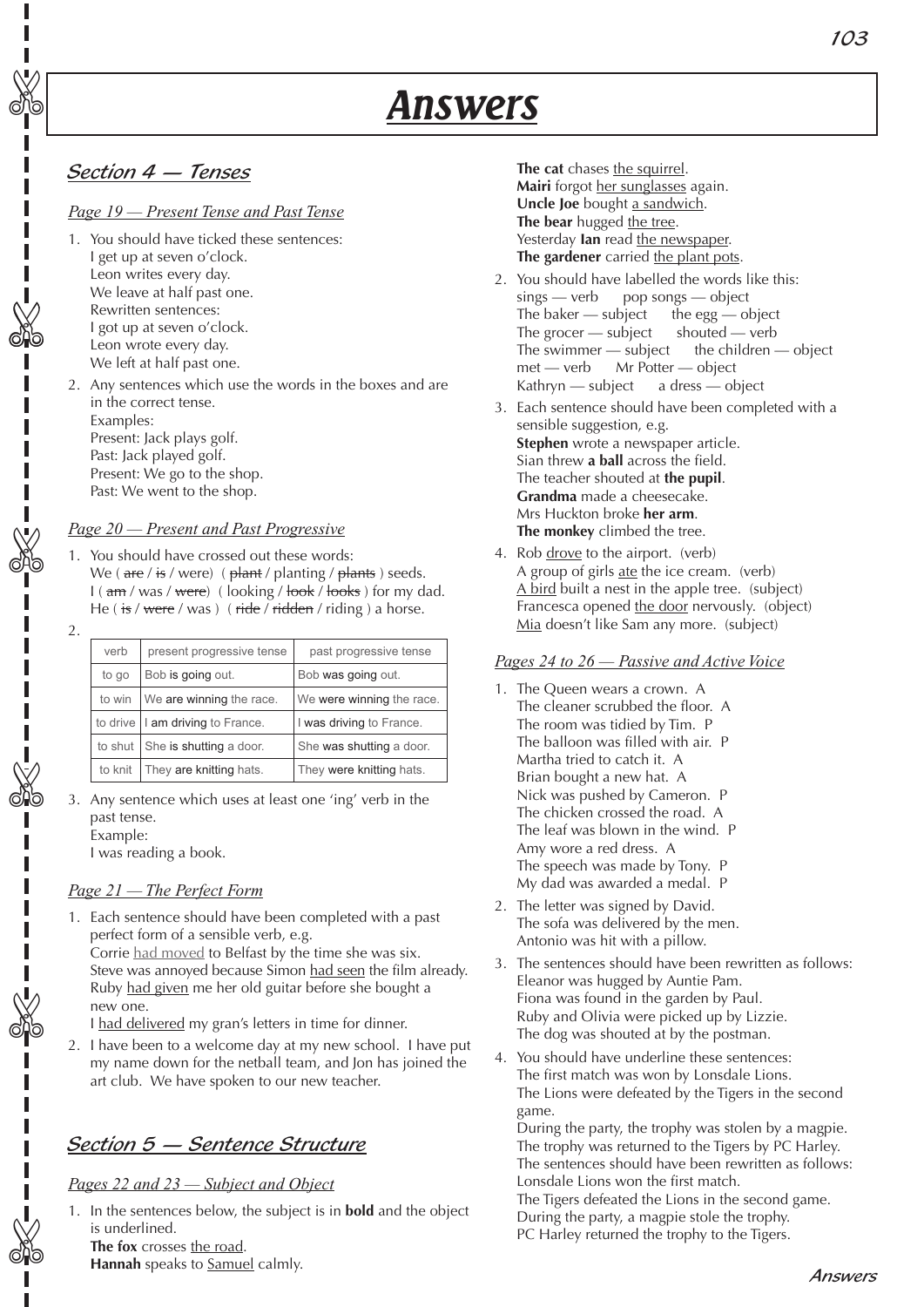- 5. You should have labelled the words like this: Toby was given the letter. — P, subject The ball was thrown. — P, subject The dog sniffed the acorns. - A, subject Pete fixed the window. — A, object The cake was eaten by Jo. — P, subject
- 6. The visitors were welcomed. The dog was chased down the road. Fizzy drinks were banned at school.

# <u>Section 6 — Writing Style</u>

## *Pages 27 to 29 — Formal and Informal Writing*

- 1. You can't come with us. I You cannot accompany us. — F That is unacceptable, Mother. — F That's not OK, Mum. — I Stephen's got some new wheels. — I Stephen has bought a new car. — F We really must hurry. — F Come on, we'll be late. — I Pop along to reception first. — I Please report to reception. — F I need to find some money. — F I need to grab some cash. — I
- 2. You should have underlined these words: chuffed stuff ta corker Blimey
	- nattered Grab way
	- shattered
	- gadding
- 3. You should have matched these pairs: What fun that was! — That was enjoyable. Did they have any cash? — Had they any money? That's not fair, is it?  $-$  Do you think that is fair?

4. Do you wish to dance? — F What a goal!  $-1$ We're meeting them at the park, aren't we? — I Mrs Hudson received a present from her friend. — F If I were to move abroad, I would live in Spain. — F Examples of corrected sentences: That goal was fantastic. Are we meeting them at the park?

- 5. Across: 1: disappointed
	- 2: marry
	- 3: children
	- 4: relax
	- Down: 1: stole
		- 2: mother
		- 3: tired
		- 4: dirty

6. unacceptable wonderful think hoping simple complaining

## *Pages 30 and 31 — Writing for Your Audience*

1. A letter of complaint to a company. — formal writing A postcard to your sister. — informal writing A report on rainforests. — formal writing An essay about ancient Egypt. — formal writing A note for your friend. — informal writing A text message to your mum. — informal writing

✄

✄

✄

✄

I ı

✄

2. A note to the milkman asking for an extra pint of milk. — I

A letter to the Queen asking her to visit your school. — F A letter to your teacher to apologise for being late. — F An email to your auntie asking how her cat is. — I A school report about the life cycle of a frog. — F An email inviting your friends over for dinner. — I ✄

- 3. You should have ticked these sentences: Thanks for coming mate — it was fab. I look forward to receiving your reply. We found the experiment very interesting. You've nicked my footy boots, haven't you?
- 4. Example sentences: I can't believe you didn't make it. Your food is not of a good standard. Are you going to ban homework? Can you pick me up from school at 4? Many children had to clean chimneys.

## *Pages 32 to 35 — Standard and Non-Standard English*

- 1. I've asked Paul to speak to farmers. those Penny hasn't heard back from \_\_\_ yet. — them How did \_\_\_ potatoes get there? — those Kathy will pick  $\equiv$  up from the station.  $\equiv$  them I hate peas, but my sister Roz loves \_\_\_ . — them
- 2. Nobody can do nothing to stop the floods. 2 I haven't got no time to do my homework. — 2 Joseph couldn't find anywhere to stay. — 1 Maria doesn't want nobody to leave yet. — 2 Don't do nothing until we get to the party.  $-2$ You can't tell anyone what I said. — 1 Mum said I mustn't climb trees no more. — 2
- 3. You should have matched these pairs: You should of gone too. — You should have gone too. He could of helped. — He could have helped. I might of put it away. — I might have put it away. She will of gone by now. — She will have gone by now.
- 4. Grandma (saw / seen) the picture that Josh had (did / done).

The sisters (saw / seen) a ballet which (come / came) to their local theatre.

Hattie (done / did) lots of work, but then she (gone / went) home.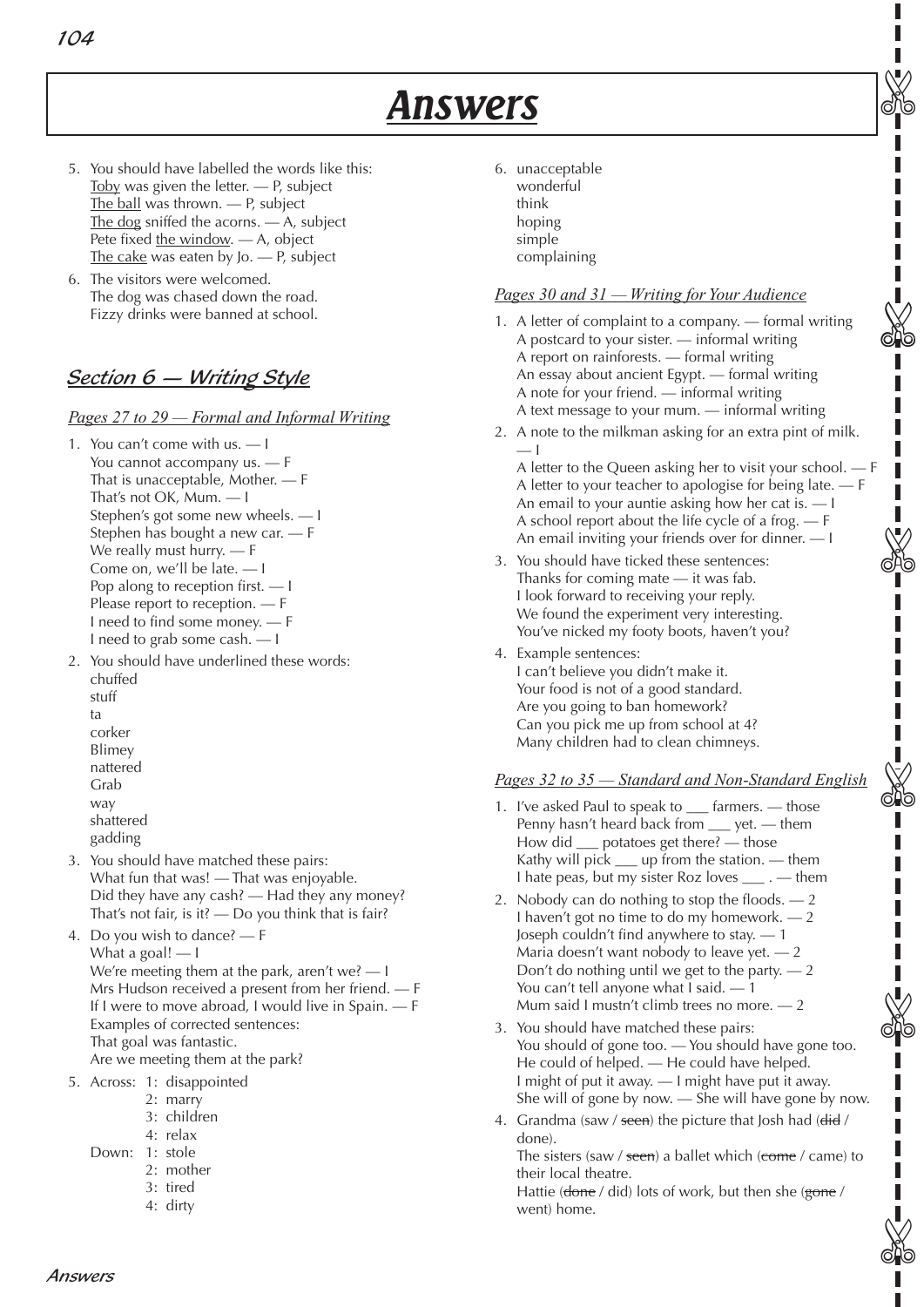Hassan and Ian have (seen / saw) the person who (did / done) it.

Sian and Phil have (come  $/$  came) to visit, but they have (gone / went) out.

- 5. Example sentences: He isn't coming on holiday with us. I am not impressed with this weather. Stefan hasn't seen the film yet. I haven't found the lost rabbit.
- 6. Charlotte and \_\_\_ went for a walk. I Rob shouted at Annabel and \_\_\_ . — me Alice and \_\_\_ were late for dinner. — I  $-$  ran to collect the parcels.  $-1$ The teacher said it was up to  $\_\_\_\_$ . — me
- 7.  $g$ oes go

✄

✄

✄

п

✄

✄

✄

Π

- play plays  $is$  — are
- was were
- have has
- has have
- 8. You should have matched these pairs: Them robbers stole my bag! — Those robbers stole my bag!

I don't wanna go. — I don't want to go.

Ain't you helping? — Aren't you helping?

We're not bothering no one. — We're not bothering anyone.

9. Dad said we should **have** asked for directions to the campsite.

They **were** at our house for ages and ate ten bowls of custard each.

My friend Harry and **I** are practising for a three-legged race.

Yesterday I **saw** a fantastic circus performer breathe fire! Do you like **those** trousers or do you want to keep looking?

My cousin Alice gave **me** two pounds for my piggy bank. The film is so good that we have **seen** it three times already.

- 10.I think my leg is broken.
	- Have you found those geese?
	- It wasn't my fault!

We have been walking for hours. / We were walking for hours.

The puppy licked Jake and me.

- I haven't done anything.
- They could have asked us.

# Punctuation Section 7 — Sentence Punctuation

*Page 36 — Capital Letters and Full Stops*

1. **T**he train to **M**anchester takes two hours**. M**r **J**ones married **M**iss **N**ewton on 1st **J**uly**. I** have a cat**. I**t's called **M**eg**.**

2. **T**omorrow is **M**r **F**rimley's birthday**. M**r **F**rimley is our teacher**. W**e have planned a surprise party for him at lunchtime**. E**veryone is bringing in something different for us to eat**. W**ill is making a cake and **I** am bringing party hats and streamers**. I** hope the party is a success**. I**t took ages to organise**.**

## *Page 37 — Question Marks and Exclamation Marks*

- 1. Those lights look amazing**!** Do you want me to help you**?** I enjoy going out for dinner**.** I don't want to go, but**...**
- 2. Any sentence which uses the words and punctuation marks correctly. Examples: Can **Jimmy** do **magic tricks?** I would like fly to the **moon** in a **rocket.** There's a gang of **zombies** in your **garden!** Are your **neighbours friendly?**

## *Pages 38 and 39 — Sentence Practice*

- 1. I'd like to buy a new car**.** How far away are we from the beach**?** What have I done to deserve this**?** Tom went to the zoo yesterday**.** Let's try this one next**.** Yes, we won**!** Get out of my sight**!** Did you find them**?**
- 2. "Help**!** Help**!**" shouted Sam. A police officer appeared. "What's the problem, Sir**?**" he asked. "I've been robbed!" cried Sam, pointing at a man who was running up the street**.** The policeman chased after the thief, and everyone was surprised to see what happened next**...**
- 3. Have you been before**?** Thank you very much**.** I can't see anything**!** Stop that man**!** Do you want a waffle**?** I like the green one**.** Please pass the gravy**.** Come here, now**!**
- 4. **C**an you help me with my homework**? S**ome aliens have landed on the roof**! W**hen can I have my football back**? T**ell me the truth right now**!**
- 5. Any sentences that use the words and punctuation marks correctly. Examples:

I saw a **cloud** hovering over Bobby's head**.**

That's not a **crocodile**, it's**...**

Did you see the **teacher fly** across the classroom**?** There's a **zebra** in the garden**!**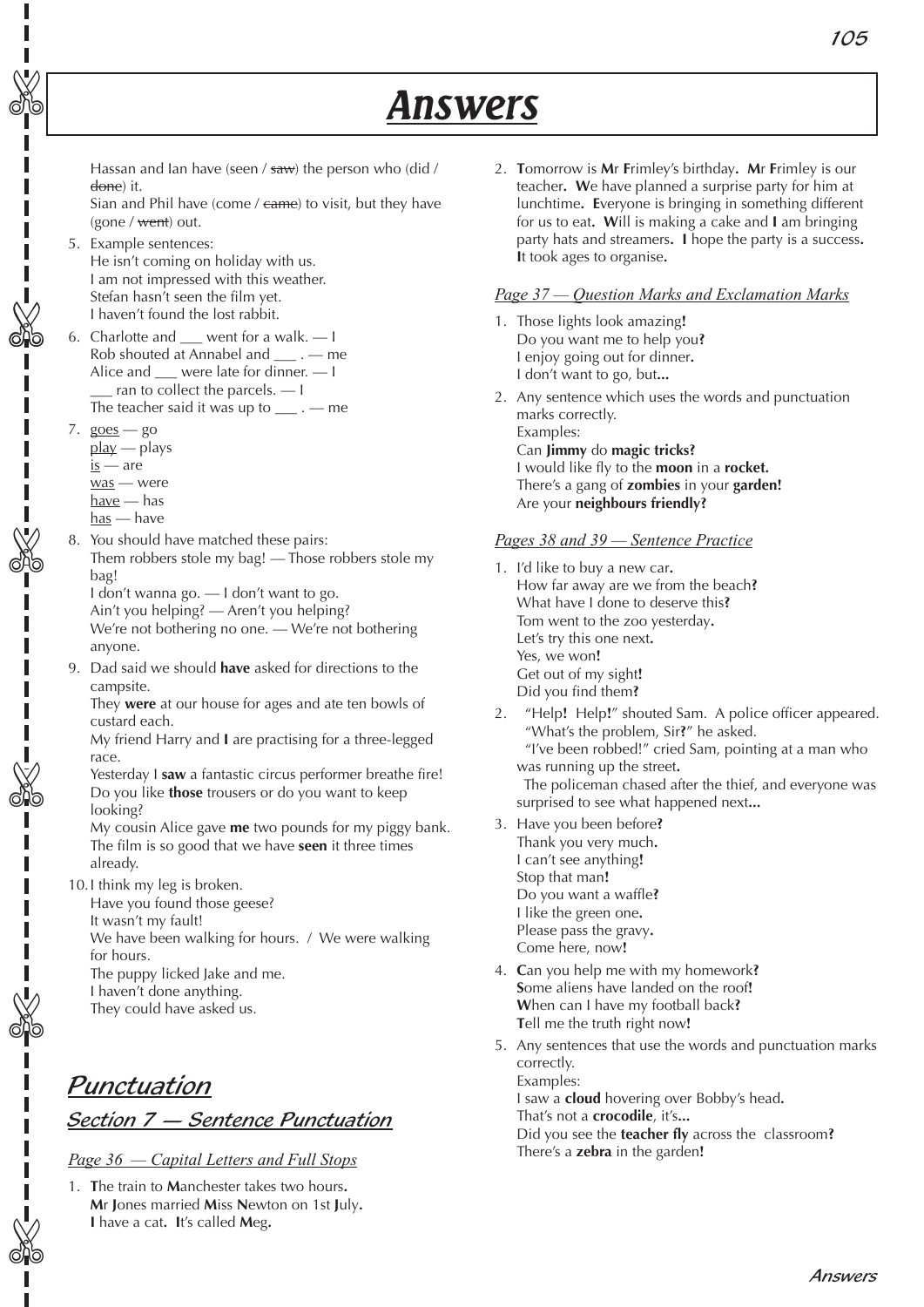# Section 8 — Commas

#### *Page 40 — Commas in Lists*

- 1. Yesterday, I went to a theme park with Jordan**,** Carl**,** Elijah and David. We went on three roller coasters**,** a log flume**,** a Ferris wheel and some bumper cars. At lunchtime, we had cheeseburgers with chips**,** big cups of fizzy pop and a chocolate bar each. We left with big smiles**,** full tummies and happy memories.
- 2. Any list that uses commas correctly. Examples: My mum bought me a new jumper, a pencil case, a folder and a packet of my favourite chocolate bars. Emily's favourite foods are pasta, crisps, carrots and

sausages.

In my bedroom, I have a wardrobe, a chest of drawers, a desk and a really big bed.

#### *Page 41 — Commas to Join Sentences*

- 1. I went to the cinema**,** for it was my birthday. I've got a new bike**,** so I've started cycling to school. I bought a ticket for the raffle**,** and I won first prize. I'll walk through the haunted house**,** or go on the ghost train.
- 2. I went on holiday**, and** I had a great time. My car was broken**, so** I got the train. I baked a cake**, but** it tasted horrible.

#### *Page 42 — Commas After Subordinate Clauses*

- 1. You should have ticked: Although he can't dance, my dad is usually quite cool. Even when it's the weekend, I like to have breakfast at 7 am.
- 2. As Ben hates coffee**,** I've made him a hot chocolate. Before you start eating**,** you should wash your hands. Even though it was raining**,** we still had fun. Although it is winter**,** I'd like to swim in the lake.

## *Page 43 — Commas After Introductions*

- 1. For ten minutes**,** Lewis tried to solve the puzzle. With a big smile**,** Richard greeted his exchange partner. Every evening**,** I practise the piano. In Ancient Egypt**,** the rulers were called pharaohs. On Monday, I'm playing tennis for the county.
- 2. Any sensible sentences which use a comma followed by a main clause. Examples:

Before breakfast, I brushed my teeth.

As quickly as possible, he hid the presents in the wardrobe.

Every Wednesday evening, I go to swimming club. In a large bowl, mix together the first three ingredients. At the zoo, I saw giraffes and lions.

For twenty minutes, I stared out of the window.

## *Pages 44 and 45 — Commas for Extra Information*

✄

ාධත

✄

✄

✄

ı  $\begin{array}{c} \hline \end{array}$ ı

✄

- 1. The bun**,** which had lots of icing**,** was delicious**.** The theme**,** which was films**,** was very popular. Mildred**,** my cat**,** is very fierce.
- 2. Today**,** on our school trip to the zoo**,** we had a picnic. Nick**,** the youngest boy in our class**,** brought a selection pack of crisps. The salt and vinegar flavoured crisps**,** which are always everyone's favourite**,** went first. Georgina**,** my best friend**,** brought a big box of biscuits. The custard creams**,** which are my favourites**,** were very popular. The digestives**,** a much more boring kind of biscuit**,** were also very popular. We did have some fruit**,** mainly oranges and bananas**,** as well.
- 3. The competition, which was very difficult, was won by Mr Smith.

Paris, the capital of France, is home to the Eiffel Tower. The fire, which continued through the night, destroyed the house.

4. Any acceptable extra information that uses commas correctly. Examples:

My sister**, who is older than me,** is a professional chess player.

My friends**, Emma and Laura,** always laugh at my singing.

My mum baked apple pie**, my dad's favourite,** and it was delicious.

The dog**, which was very hungry,** ate all of its food straight away.

## *Pages 46 and 47 — Comma Practice*

- 1. Alan**,** my boss**,** has an excellent sense of humour. Before you go**,** let me give you your present. So that you can find your way**,** I'll lend you a torch. I would come with you**,** but I just don't have time. Shall I wear the tie with spots**,** stripes or stars? For now**,** let's just keep doing it like this.
- 2. Like a professional, he was very polite. After an adverbial phrase

We went to the party, but it was awful. — Joining main clauses

Mr Cole, my neighbour, is amazing at tennis. — Extra information

As you're here, let's go through this now. — After a subordinate clause

- 3. My football coach**,** Mr Cameron**,** is giving me extra training sessions. He thinks I have potential**,** but my mum thinks I should concentrate more on my schoolwork. Even though I work really hard at school**,** she still thinks that football is a distraction. Before practice**,** she always checks that I have done all of my homework. She checks for messy handwriting**,** spelling mistakes and wrong answers. If I haven't finished my work**,** I can't go to practice.
- 4. The race**,** the 100 m sprint**,** took place today. My bike**,** which is very old**,** needs repairing.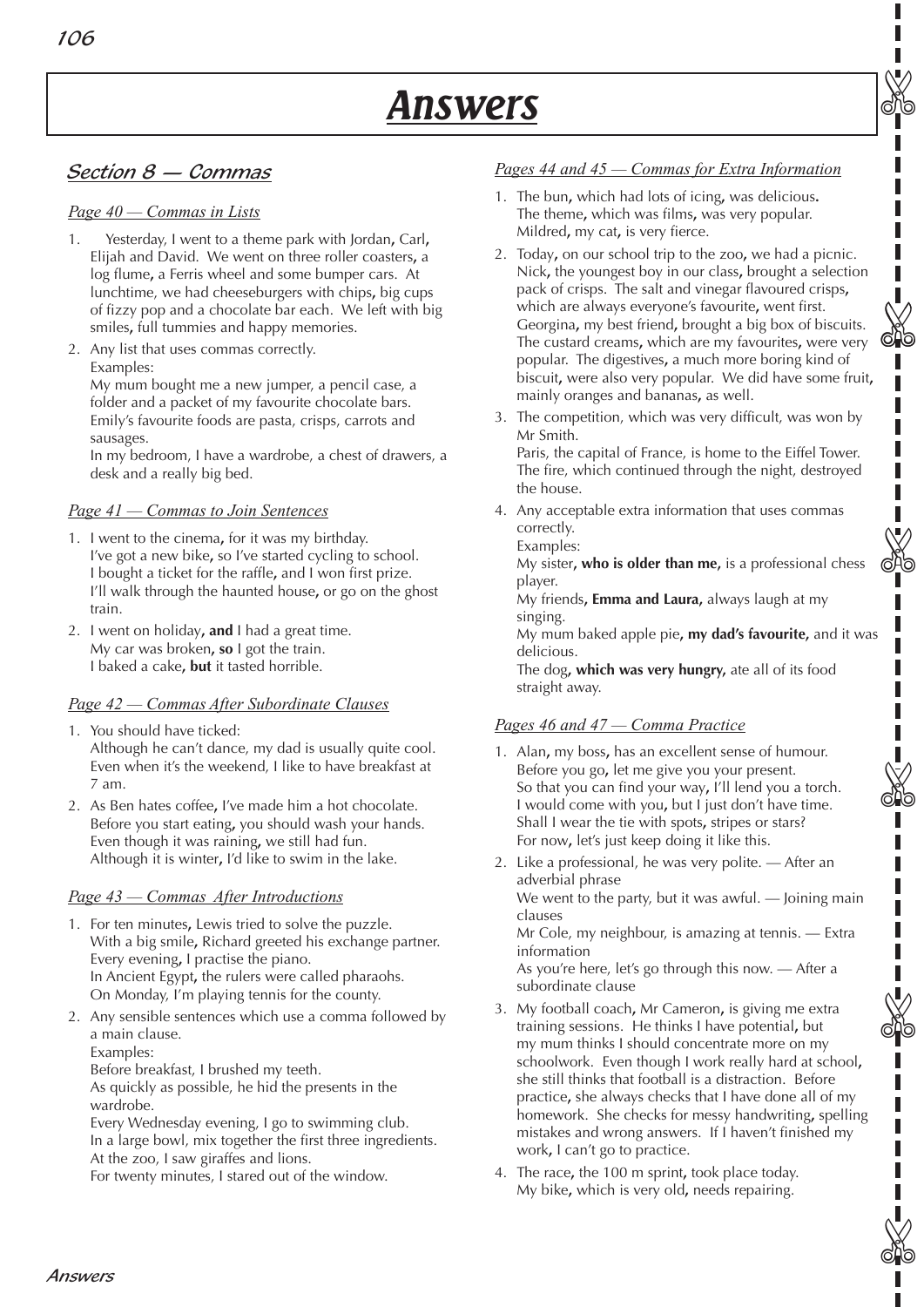5. Any list that uses commas correctly. Example:

✄

✄

✄

✄

✄

I

✄

Π

If I were rich, I would buy a new house for my parents, pay somebody to do my homework, buy lots of computer games and hire someone to look after my rabbits.

# Section 9 — Brackets and Dashes

## *Page 48 — Brackets for Extra Information*

- 1. The ship **(**a cruise liner**)** left at nine o'clock. Martin **(**Victoria's husband**)** is a professional artist. The snow **(**six feet deep**)** meant we stayed at home. Alan rushed into the café **(**he was desperate for a drink**)**.
- 2. Any suitable information added between the brackets. Examples:

The school trip (**a weekend of hiking**) was a disaster. Wendy and Bob were very tired (**they'd been on a long flight from Australia**).

The farmers (**who'd had enough**) went on holiday. Mike's bedroom (**which has green walls**) is pretty small.

#### *Page 49 — Dashes for Extra Information*

1. The whole family **—** even Sam **—** is going on holiday. Niall's pig **—** the pink spotty one **—** loves having mud-baths.

Our wedding **—** seven months away **—** will be on a boat.

The suitcase **—** bulging and heavy **—** wouldn't fit in the boot.

2. My dog **—** a German shepherd **—** enjoys chasing squirrels.

Keith's cousin **—** an American **—** travelled to Scotland.

3. Any suitable information added between the brackets. Examples:

Dr Katich — **the best doctor in town** — arrived at work. Susannah's car — **an old banger** — wouldn't start. Ray made dinner — **pork chops** — in the kitchen. Tim and Naomi — **my two friends** — started laughing.

## *Page 50 — Single Dashes*

- 1. You should have ticked: The house was dark — there were no lights on. Helen bought three bags of fruit — the apples looked delicious. You should have crossed: Pedro needed — to find the exit quickly.
	- Everyone was going to the match last night.
- 2. You should have left in these dashes: Andy searched the room — Nicole was nowhere to be seen.

I had steak and chips for lunch — the steak was excellent.

Keith stepped outside — it was a cold, frosty morning. There was a loud bang — someone had knocked over the teapot.

3. Any suitable clause added after a dash. Examples: Richard stopped suddenly — he'd just missed the

turning. Mike and Simon missed the bus — it had left early.

The crocodile was hungry — it was time for breakfast.

## *Page 51 — Hyphens*

- 1. My bad**-**tempered sister slammed the door. The price of a second**-**class stamp has risen dramatically. Kat's long**-**term partner doesn't like her dog. Sugar**-**free doughnuts just don't taste right. Our local restaurant only serves home**-**made food.
- 2. You should have circled: research, re-sort, re-counted, recall.

# Section 10 — Apostrophes

#### *Page 52 — Apostrophes for Missing Letters*

- 1. should've couldn't when's she'd it'd
- 2. What are we going to do? I must have left it behind. She will be here soon. How is your sister doing? You have made it. I have not got a clue.

#### *Page 53 — Apostrophes for Possession*

- 1. the children's smiles the gorillas' faces the cherries' stalks the lizards' tongues
- 2. Examples: The bear's fur is pink. Joe's bobsleigh crashed. The aliens' ship is lost. The cactus's spikes are sharp.

## *Page 54 — Its and It's*

1. I think **it's** under the table. The airline cancelled **its** flight. My dog loves **its** bed. **It's** been a total disaster! The chick went to find **its** nest. **It's** an earthquake — run! I think **it's** stopped snowing. Don't worry, **it's** going to be fine.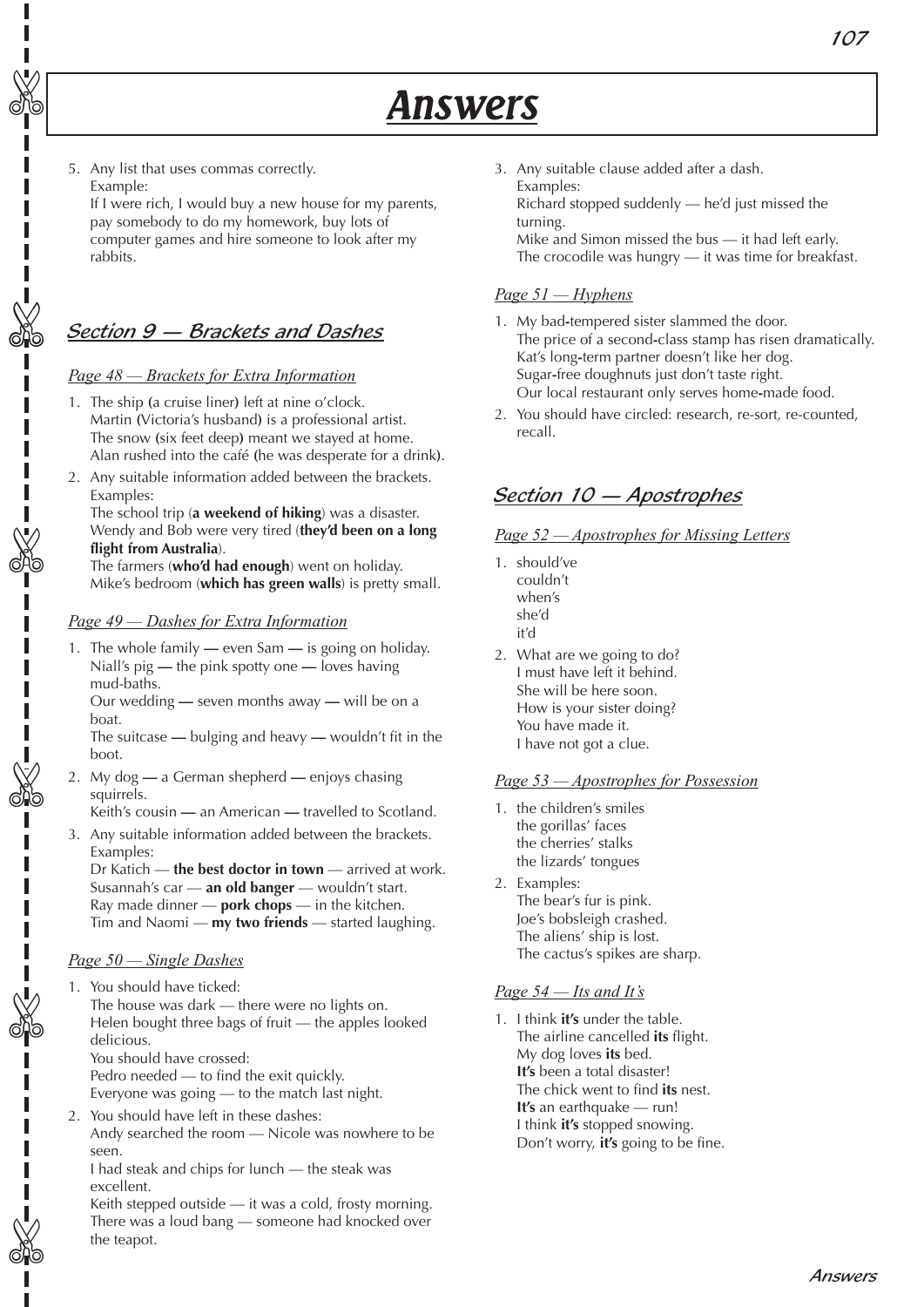- 2. You should have circled the underlined words: I've just had my book published — it's all about King Arthur and his knights. I'm sure its going to be a bestseller because it's been liked by everyone who's read it so far. It's cover has a picture of the round table, my name and the title in big gold letters. Its going on sale next week — I can't wait!
- 3. Any sentences which use 'its' and 'it's' correctly. Examples: It's so hot today. The gnome carried its basket.

#### *Page 55 — Apostrophe Practice*

108

- 1. You should have crossed: This hospital' staff all wear uniform. My business' new product is out today. The lion roared and bared it's sharp teeth. Corrected words: This **hospital's** staff all wear uniform. My **business's** new product is out today. The lion roared and bared **its** sharp teeth.
- 2. You should have added these apostrophes: Alison's *and* haven't Green's *and* shouldn't Grandad's *and* won't It's *and* river's
- 3. Any sentence which correctly uses an apostrophe to show possession and an apostrophe for a missing letter. Example: Rani's pet crocodile can't swim.

# Section 11 — Inverted Commas

#### *Pages 56 and 57 — Punctuating Speech*

1. You should have ticked these sentences: "Can you pass me those dirty dishes, please?" asked Harini.

"This," the scientist told us, "is the most deadly jellyfish of all."

2. You should have added these punctuation marks: "I am through to the national finals!**"** cried the gymnast**.** Erik asked**,** "How do I say 'good morning' in French**?**" Artem yelled as loud as he could, "I've found the secret tunnel**!"**

"I always have a sandwich and an apple for lunch**,"** Beth said.

The police officer said calmly**,** "Tell me where the money is**.**"

Marco put up his hand and asked, **"**Is the answer seventeen?**"**

"You've lost my magazine,**"** she said**,** "and I only bought it today!"

"If we don't leave now,**"** said Mum angrily, "we'll miss the plane!**"**

3. **"**I don't want to go out because it's too hot**,"** said Grandad**.**

**"**We need honey for this recipe**,"** said Amir**, "**and we have none**."**

**"**Go and ask Lily**,"** said Paul**, "**if we have any more ketchup**."**

**"**Lucy is a great artist**,"** said Chloe**, "**but I'm better at sports**."**

4. "I play football on Mondays**,**" said Luke, "and on Fridays."

"I like mint ice cream,**"** said Milly, "and vanilla." "Do you know," asked Simon, "where we are**?"** "They're coming**,**" said the captain, "so hide the treasure!"

5. Any sentences which use inverted commas correctly with the words in the boxes. Examples:

"Quick, the parrot is escaping!" shouted Lewis. "Do you want to play chess?" asked Alfie.

# Section 12 — Colons and Semi-colons

#### *Pages 58 and 59 — Colons*

1. You should have left in these colons: You need several things for the trip: a rucksack, a clipboard and some paper.

I've forgotten my house keys: I left in such a rush this morning.

The fire procedure is simple: sound the alarm, leave calmly and call 999.

I can't possibly eat this: it's got mushrooms in it. I don't think this house is suitable: there's a huge hole in the roof.

My brother has three jobs: painter, removal man and waiter.

I am going to build a rocket this weekend: I want to go to space.

- 2. You should have ticked these sentences: Nadine has three best friends: Nina, Cat and Molly. I can't wait for tomorrow: we're going to a museum. I can speak three languages: French, Italian and Thai.
- 3. Dad has loads of tools in his shed**:** saws, spanners and hammers.

The crew feared Captain Rogers**:** he had never lost a sword fight.

Enzo was crying in the kitchen**:** he had burnt the dinner again.

I have a short Christmas list**:** a board game, a jumper and a puppy.

Sabrina has very unusual pets**:** two spiders, a snake and a hedgehog.

Pancakes have three main ingredients**:** eggs, milk and flour.

I'm going to wear two pairs of tights today**:** it's freezing outside.



ಗಿದಿ

✄

 $\mathbb{A}^\infty$ 

✄

✄

✄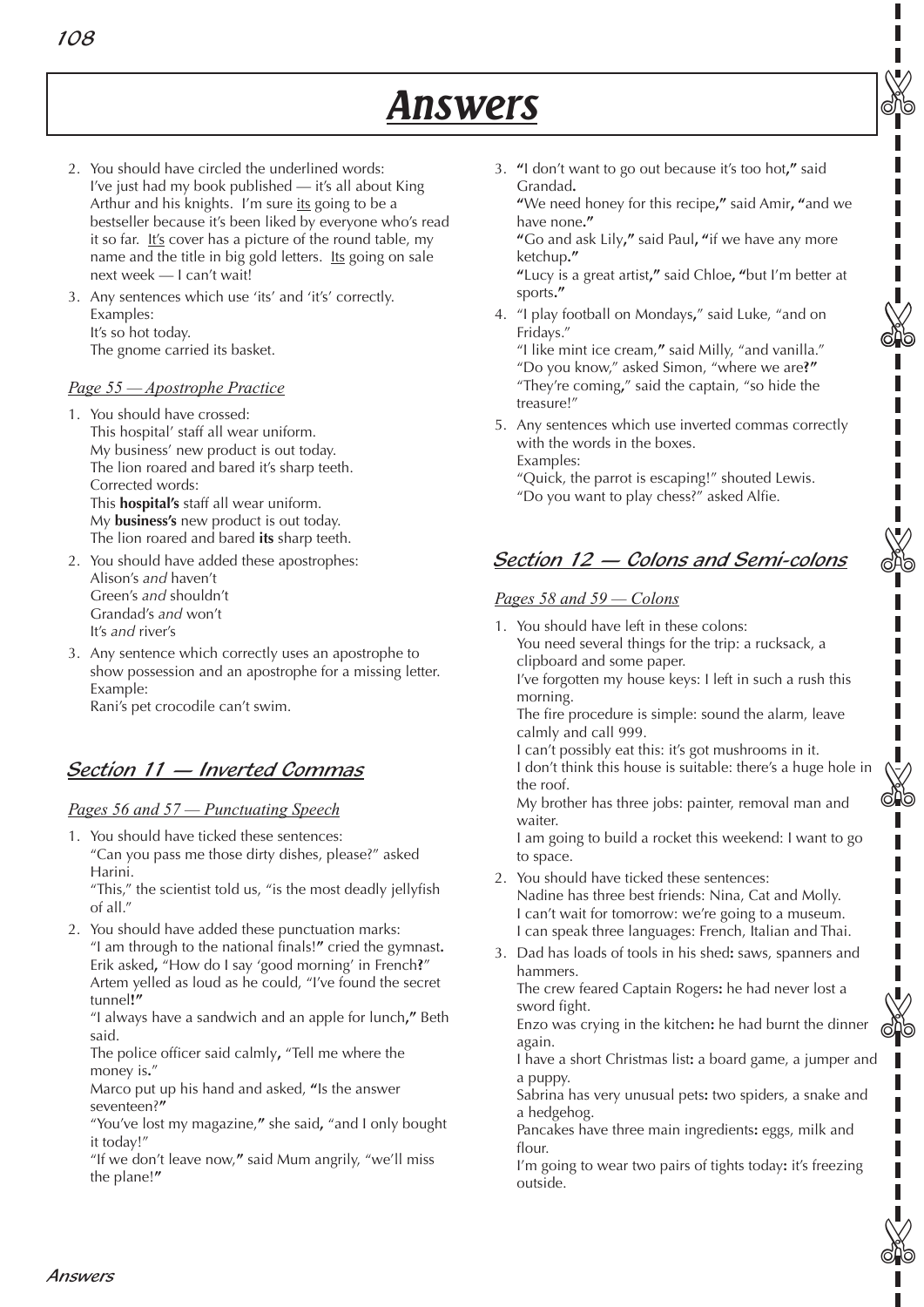I'm expecting three packages**:** a phone cover, a skirt and some boots.

Rob doesn't like going outside at night**:** he's afraid of bats.

4. Our bakery sells lots of things: bread, cakes and pastries. I have three favourite insects: ladybirds, crickets and bees.

I play three sports: tennis, netball and hockey.

5. Any sentence about the picture which uses a colon correctly.

Example:

✄

✄

✄

Ī

✄

 $\overline{\phantom{a}}$ I Ī

✄

✄

The boy is in trouble: he is covered in paint.

#### *Pages 60 and 61 — Semi-Colons*

- 1. I got a new bike; my brother got a car. My dad is English; my mum is German. I love ballet; my cousin loves tap.
- 2. You should have ticked these sentences: Find a place to hide or you'll be in trouble. I couldn't believe it but I had come last.
- 3. Jonas had Geography, where they were taking samples in the field**;** History, his favourite by far**;** and then English with Mr leffries.

The trapeze artists flew through the air, effortlessly and skilfully**;** the magicians, my favourite, made all sorts of things vanish**;** and the three fire-breathers were truly breathtaking!

The flight was late, delayed by three hours**;** the seats were uncomfortable, especially mine**;** and the in-flight food was horrid.

Ice skating is difficult: it hurts when you fall over, which happens a lot**;** you have to be careful with the blades on your boots**;** and you have to avoid others on the ice, which can be tricky!

4. Gemma baked a cake: first she mixed all the ingredients together; then she spread the mixture into a baking tin; then she baked it for twenty minutes.

#### *Pages 62 and 63 — Colons and Semi-Colons*

- 1. I'm growing herbs: basil, mint and thyme. I have two sisters: Ally, who has curly hair, and five-year old Eva.
- 2. Late all my vegetables  $\pm$  carrots, peas and broccoli. We need to clean the house  $\therefore$  the Queen is coming. London is a capital city  $\cdot$  Ulverston is a small town. We have three ducks  $\therefore$  Beatrice, Eugene and Nigel. Grasshoppers have six legs  $\angle$  spiders have eight legs.
- 3. Kim stayed outside**:** Gran had come round. On Monday I bake**;** on Tuesday I sew. Ali groomed her dog**:** the pageant was tomorrow. Harry is a painter**;** Yuri is a teacher. I can make pasta**;** I can't make pancakes. Nico screamed**:** the room was on fire!

4. You should have added these punctuation marks: Everyone had helped with the show**:** Mrs Dastur had painted the sets, one for every scene**;** all the children, even the reception class, had made props**;** and the mayor had let them use the village hall. The explorer told an exciting tale**:** he had waded across rivers, fighting crocodiles in his path**;** slept in trees, without a hammock, with the monkeys**;** and examined all sorts of wonderful insects.

# Section 13 — Paragraphs and Layout

#### *Pages 64 and 65 — Paragraphs*

- 1. Paragraph 1: a, d, f, j Paragraph 2: c, h, i, l Paragraph 3: g, b, e, k
- 2. You should have added these paragraph markers: "Come over here, Ellie," called Grandad, looking up from his potato planting. // "What is it?" I asked, wading over to him through the mud and bags of freshly picked vegetables. // "I want you to learn how to plant seeds," he told me. // "Fine," I replied. I stood and watched obediently, trying to concentrate on Grandad and ignore the worms wriggling at my feet. // "Now, let's see if you've got my magic touch," he smiled, handing me the bag.
- 3. Last week it was the Year 6 Talent Show. I was the stage manager.

"You need to make sure everyone goes on stage at the right time," Mrs Robins told me. "Don't forget to raise the curtain, either."

"I've got it all under control," I replied, as I waited backstage checking my clipboard for the fourth time.

Last year, the talent show was a disaster. No one was ready to perform, the lights didn't work and the curtain got stuck.

#### *Page 66 — Layout Devices*

- 1. 1: heading
	- 2: subheading
	- 3: table
	- 4: bullet points
	- 5: box

#### *Page 67 — Writing Lists*

- 1. 1) Mix the dry ingredients together.
	- 2) Whisk the eggs with the milk.
	- 3) Add the liquid to the dry ingredients.
	- 4) Spread the mixture into baking tins.
	- 5) Bake at 180 °C for twelve minutes.
- 2. Any list of four items using bullet points correctly. Example:
	- play with my brother
	- go to the park
	- visit my grandparents
	- read a comic book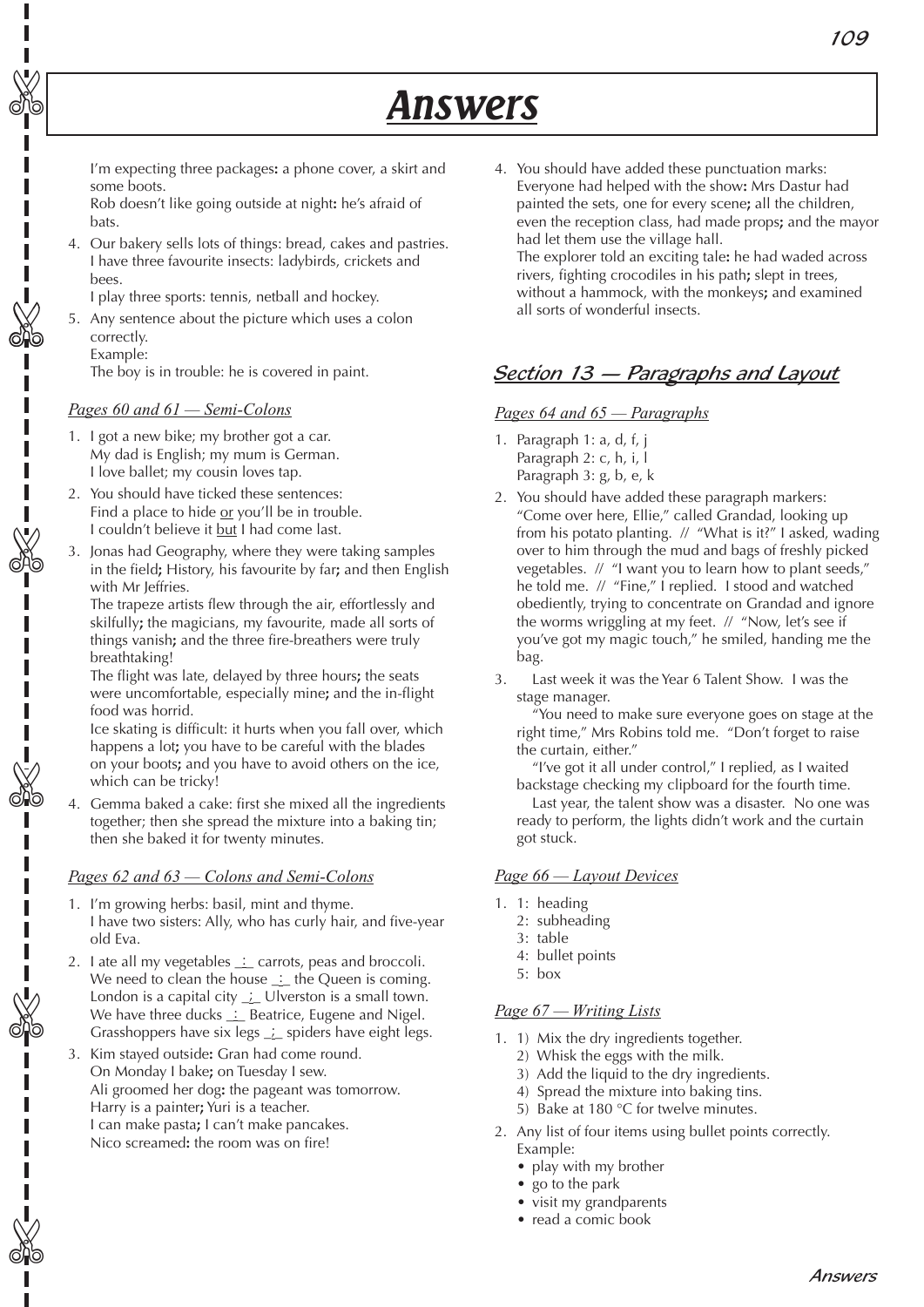# **Spelling** Section 14 — Prefixes

## *Pages 68 and 69 — Prefixes — 'trans' 'bi' 'tri' and 'semi'*

- 1. **tri**angle, **bi**lingual OR **tri**lingual, **semi**final, **trans**former
- 2. **trans**port, **semi**finalists, **trans**mission, **bi**annual, **trans**action, **semi**professional, **semi**circles, **tri**cycles
- 3. **semicircular**, **transaction**, **bicycle**, **transformation**, **transportation**, **transfusion**, **transformed**, **tricoloured**
- 4. My brother needs a **transplant**. Punctuation is tricky — especially those **semicolons**. I'm going on a **transatlantic** trip to America. John was **transfixed** by the stars in the sky. I've never flown on a **triplane** OR **biplane** before.

#### *Pages 70 and 71 — Prefixes — 'aero' 'micro' 'tele' 'photo' and 'circum'*

- 1. **teleport**, **aerodynamic**, **microchip**, **microsecond**, **microwave**
- 2. **aerospace**, **telescope**, **microorganism**, **televised**, **circumstances**, **photocopy**, **circumnavigate**
- 3. **television**, **microphone**, **aeroplane**, **photograph, telephone**, **telescope**
- 4. e.g.

aero- **aeroplane**, **aerospace**, **aerodynamic** micro- **microchip**, **microsecond**, **microwave**, **microorganism**, **microphone** tele- **teleport**, **telegraph**, **television**, **telephone**, **telescope**

photo- **photocopy**, **photocopier**, **photograph**, **photographer**, **photography** circum- **circumstance**, **circumnavigate**

## *Pages 72 and 73 — Hyphenating Prefixes*

- 1. **re-establish**, **semi-annual**, **pre-election**, **pre-install**, **co-existence**, **re-enact**
- 2. **re-evaluate**, **co-ordinate**, **de-ice**, **re-edit**, **co-own** Lawrence and Ivan **co-own** a property in London. The windscreen was frozen over, so we had to **de-ice** it.
- 3. Ronald didn't **react** well to the bad news. The play was on three nights in a row, so Finn had to **re-act** his role.

Mrs Brown made a nasty **remark** to the postman. The teacher had to **re-mark** the tests after noticing a mistake.

Jackie **resigned** from her role as chief chocolate tester. I had to **re-sign** the document because it got wet. Jim's wound got infected, so the nurse had to **re-treat** it. The soldiers had no option but to **retreat** to their bunker.

4. Tom decided to **re-press** the button to check it was working.

After school, the children often go to the **recreation** ground.

The end result was the **re-creation** of a classic film.

Sandy shouldn't **repress** her emotions when she's feeling sad.

5. Any sentences where hyphenated words have been used correctly. Examples:

✄

✄

✄

✄

✄

Margaret gave a **semi-intelligent** answer to my question. Tom had a rash, so he used some **anti-itch** cream. Colin wants to **re-establish** himself as a children's entertainer.

# Section 15 - Word Endings and Suffixes

#### *Pages 74 and 75 — Word Endings — the 'shus' sound*

- 1. deli**c**ious, overambi**t**ious, obno**x**ious, infec**t**ious, ficti**t**ious, mali**c**ious, unconten**t**ious, viva**c**ious.
- 2. anxious, ungracious, cautious, conscientious, atrocious, noxious
- 3. cons**cious**, preten**tious**, scrump**tious**, ambi**tious**, spa**cious**, lus**cious**.
- 4. **precious**, **ambitious**, **gracious**
- 5. fero**cious**, supersti**tious**, nutri**tious**, non-infec**tious**, uncons**cious**, deli**cious**, conten**tious**
- 6. Any sentence where the word is used correctly. Examples:

The man across the street looked very suspi**cious**. After the crash, the driver was only semicons**cious**. The decision to ban chocolate is simply atro**cious**.

## *Pages 76 and 77 — Word Endings — the 'shul' sound*

- 1. **essential**, **preferential**, **residential**, **partial**, **sacrificial**
- 2. You should have underlined: **antisotial**, **presidencial**, **crutial**, **fatial**. You should have underlined: **antisotial, presidencial,<br>
<b>crutial, fatial.**<br>
The correct spellings are: antiso**cial,** presidential, cru**cial, CHO** fa**cial**.
- 3. confiden**tial**, so**cial**, influen**tial**, artifi**cial**, impar**tial**, unsubstan**tial**.
- 4. substan**tial**, commer**cial**, ini**tial**, provin**cial**, finan**cial**
- 5. **social**, **martial**, **official**
- 6. Any sentence where the word is used correctly. Examples: The company will not tolerate ra**cial** discrimination. Carly has the poten**tial** to be a great runner. Our camping trip was spoilt by torren**tial** rain. It's always not fair when people get preferen**tial** treatment.

#### *Pages 78 and 79 — Word Endings — 'ant' and 'ent'*

- 1. **apartment**, **inhabitant**, **extravagant**, **permanent**
- 2. You should have circled: **accidant**, **hesitent**, **vacent**, **relevent**.

The correct spellings are: accid**ent**, hesit**ant**, vac**ant**, relev**ant**.

3. arrog**ant**, sil**ent**, pres**ent**, leni**ent**, evid**ent**, brilli**ant**, observ**ant**, toler**ant**.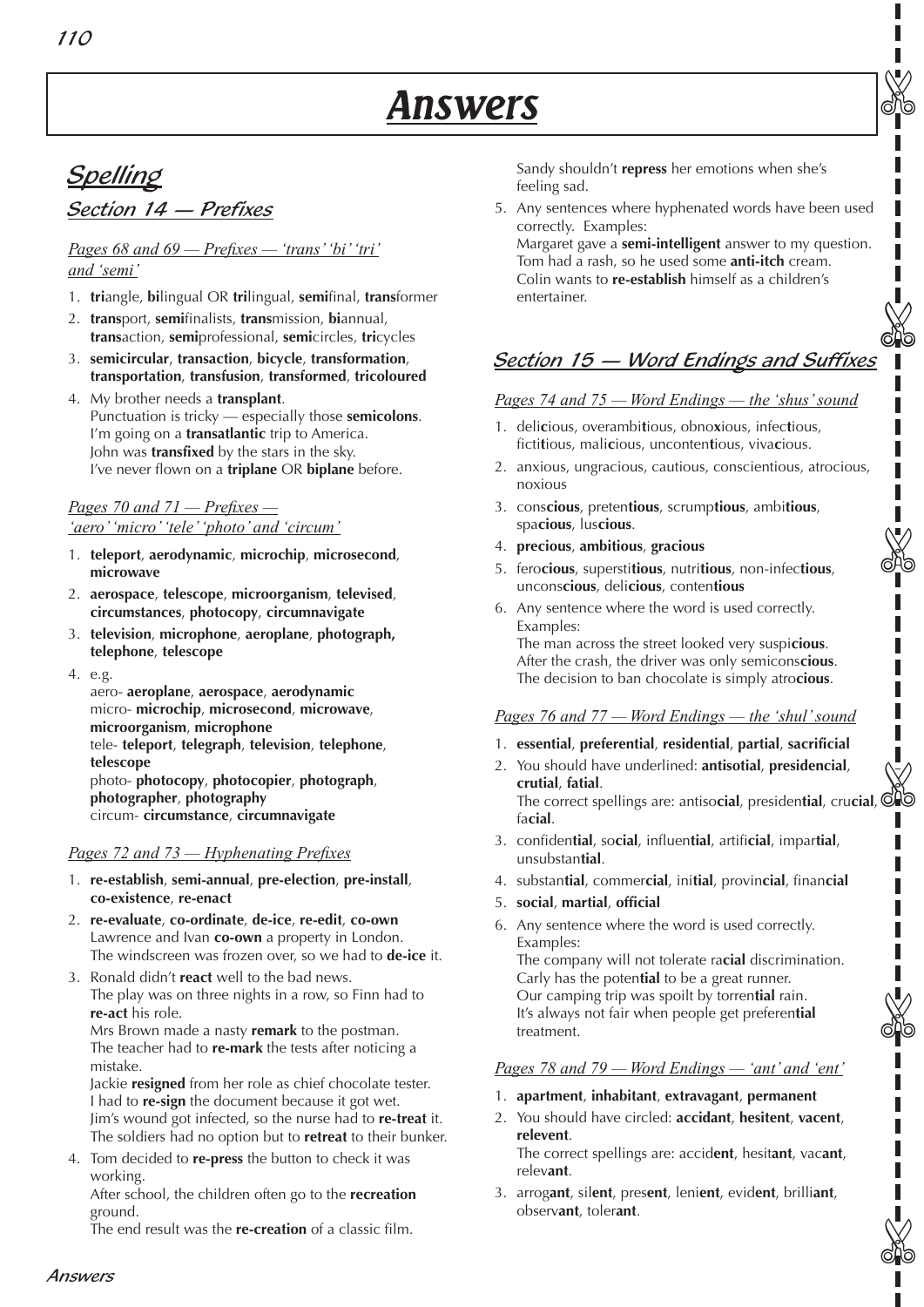- 4. argum**ent**, frequ**ent**, expect**ant**, eleg**ant**, obedi**ent**, eleph**ant**, confid**ent**, differ**ent**
- 5. **talent**, **rodent**, **absent**

✄

✄

✄

п

✄

✄

✄

6. You should have circled: **comm-**, **independ-**. Any sentence where the word is used correctly. Examples: Bob didn't like his mum's comm**ent** — she said he needs to be more independ**ent**.

#### *Pages 80 and 81 — Word Endings — 'ance', 'ancy' and 'ence', 'ency'*

1. You should have ticked: **obedience**, **balance**. You should have crossed: **patiance**, **tolerence**, **substence**, **resistence**. The correct spellings are: pati**ence**, toler**ance**, subst**ance**,

resist**ance**.

- 2. differ**ence**, experi**ence**, frequ**ency**, insur**ance**, pregn**ancy**, curr**ency**
- 3. int**elligence**, app**earance**, ev**idence**, sc**ience**, hin**drance**, nui**sance**, app**liance**.
- 4. Any sentence where the word is used correctly. Examples:

Joseph didn't even have the dec**ency** to say sorry. Performing on stage gave Luke lots of confid**ence**. I had blonde hair in my inf**ancy**.

In Mrs Smith's abs**ence**, a supply teacher will take the class.

#### *Pages 82 and 83 — Word Endings — 'able' and 'ible'*

- 1. You should have circled: **debatible**, **possable**, **noticeible**, **justifiible**, **fashionible**. The correct spellings are: debat**able**, poss**ible**,
- notice**able**, justifi**able**, fashion**able**.
- 2. comfort**able**, irrespons**ible**
- 3. consider**able**, forc**ible**, reason**able**, toler**able**.
- 4. You should have circled: **terrable**, **understandible**, **edable**.

The correct spellings are: terr**ible**, understand**able**, ed**ible**.

5.

| Clue                                       | Word       |
|--------------------------------------------|------------|
| if you can't see something, it's           | invisible  |
| if something doesn't stay the same, it's   | changeable |
| if something is very cute, it's            | adorable   |
| if a story sounds like it's true, it's     | believable |
| if something is not very nice, it's        | horrible   |
| if something can't happen, it's            | impossible |
| if something is likely to happen, it's     | probable   |
| if something is worth a lot of money, it's | valuable   |

#### *Pages 84 and 85 — Word Endings — 'ably' and 'ibly'*

- 1. forgiv**a**bly, respons**i**bly, incred**i**bly, favour**a**bly, justifi**a**bly, toler**a**bly, regrett**a**bly, irresist**i**bly
- 2. accept**ably**, vis**ibly**, miser**ably**, terr**ibly**, applic**ably**.
- 3. reason**ably**, sens**ibly**, horr**ibly**, believ**ably**, ador**ably**, remark**ably**.
- 4. **comfortably**, **legibly**, **understandably**
- 5. consider**ably**, imposs**ibly**, rel**iably**
- 6. Any sentence where the word is used correctly. Examples:

Pamela was notice**ably** shocked by the news. Tyrone behaved respect**ably** — he was very polite to everyone.

I am poss**ibly** going to France on Friday. This antique recognis**ably** dates back to the eighteenth century.

#### *Pages 86 and 87 — Adding Suffixes to Words Ending in 'fer'*

- 1. You should have underlined: **preferrably**, **offerred**, **differring**, **defered**. The correct spellings are: **preferably**, **offered**, **differing**, **deferred**.
- 2. **transferring**, **transferred**, **transference suffering**, **suffered**, **sufferer**

3.



**referring**, **reference**, **referred**, **referral**

4. **offer**, **infer**, **prefer**

Possible answers include:

**offered**, **offering**, **offerer**

**inferred**, **inferring**, **inference**, **inferior**, **inferable preferred**, **preferring**, **preference**, **preferable**, **preferably**